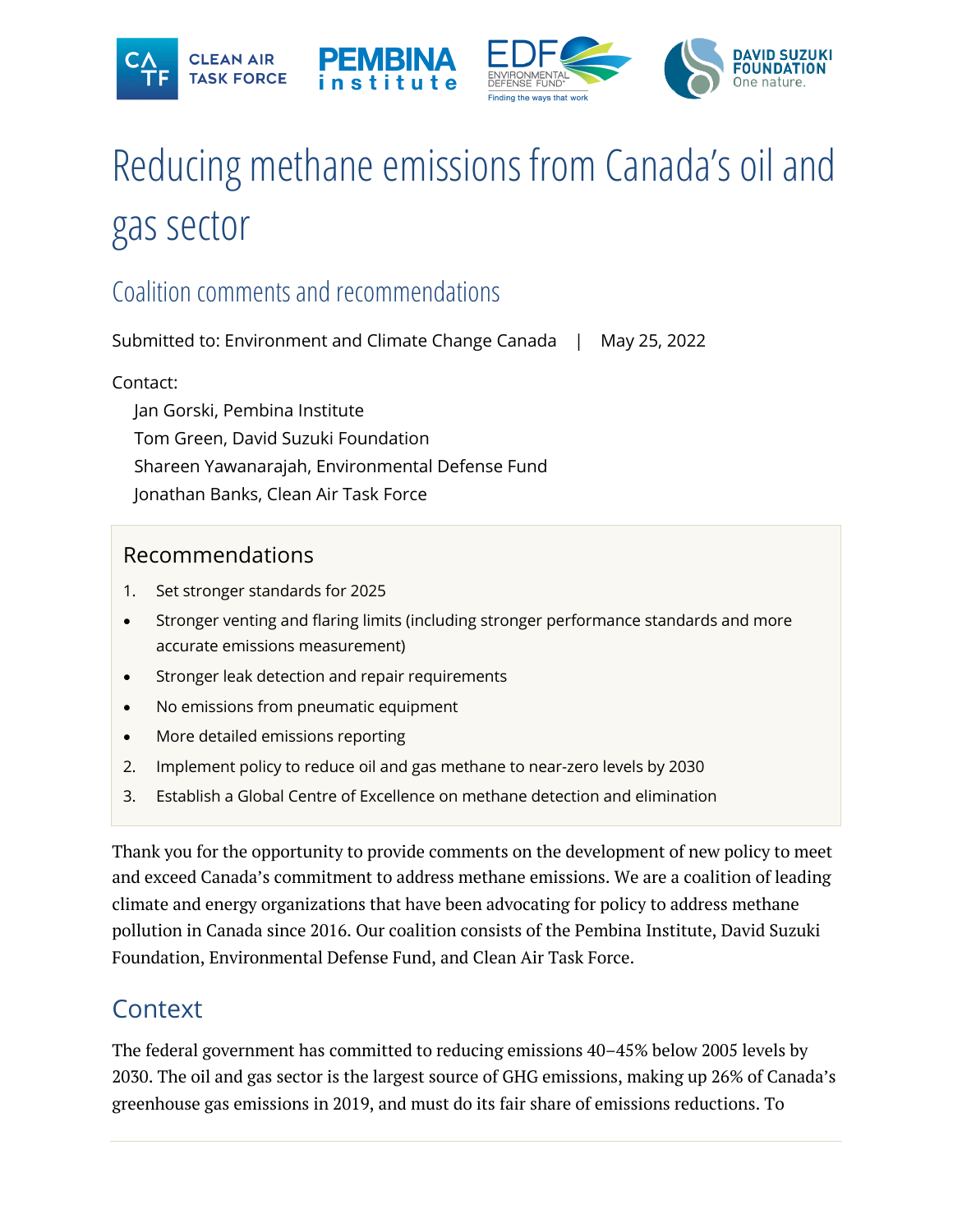achieve this 2030 target, short-term emissions reductions in the sector must be prioritized. Therefore, these methane regulations are critical to achieving rapid GHG reductions in the oil and gas sector, and Canada's overall emissions goals.

We commend the federal government for committing to cap greenhouse gas emissions from Canada's oil and gas industry. Vital to the success of this policy will be reductions in methane emissions, and we are pleased to see the federal government showing leadership by:

- Committing to reduce methane emissions from the oil and gas sector by at least 75% (below 2012 levels) by 2030.
- Signing the Global Methane Pledge at COP26, which aims to reduce global methane emissions 30% below 2020 levels by 2030.
- Committing to establish a Global Centre of Excellence for methane detection and elimination.

Canada's 2030 Emissions Reduction Plan, released March 2022, also highlights methane as the foundation of the government's near-term plans to reduce greenhouse gas emissions in the oil and gas sector. Addressing methane is low cost and much can be done using existing technologies already required in other jurisdictions. Rapidly tackling methane will be crucial to achieving milestone emission reductions during this decade, thereby making important early progress towards the sector's 2030 target and staving off serious near-term impacts of warming. <sup>1</sup> Action on methane will keep Canada (and Canadian technology providers) at the forefront of global methane mitigation efforts and the innovative technology that supports that mitigation. In this submission, **we urge Canada to:**

- Strengthen methane regulations for the oil and gas sector with new rules applicable early in 2025 to facilitate crucial interim reductions during this decade.
- Adopt further measures that will achieve near-zero methane emissions in the oil and gas sector by 2030. In doing so, the government would match the level of ambition for methane emissions reduction already set out by the Oil and Gas Climate Initiative, a global consortium of companies representing 30% global oil and gas production.

## The urgency  $-$  and opportunity  $-$  of ambitious action on methane

Methane is a potent greenhouse gas with more than 80 times the climate warming impact of carbon dioxide; it is thus imperative to rapidly and aggressively reduce global methane emissions, to reduce the pace and amount of global warming. As noted above, tackling methane represents one of few early opportunities for rapid, deep emissions reductions in the oil and gas

<sup>1</sup> Ilissa B. Ocko et al., "Acting rapidly to deploy readily available methane mitigation measures by sector can immediately slow global warming" *Environmental Research Letters* 16, no. 5 (2021). https://iopscience.iop.org/article/10.1088/1748-9326/abf9c8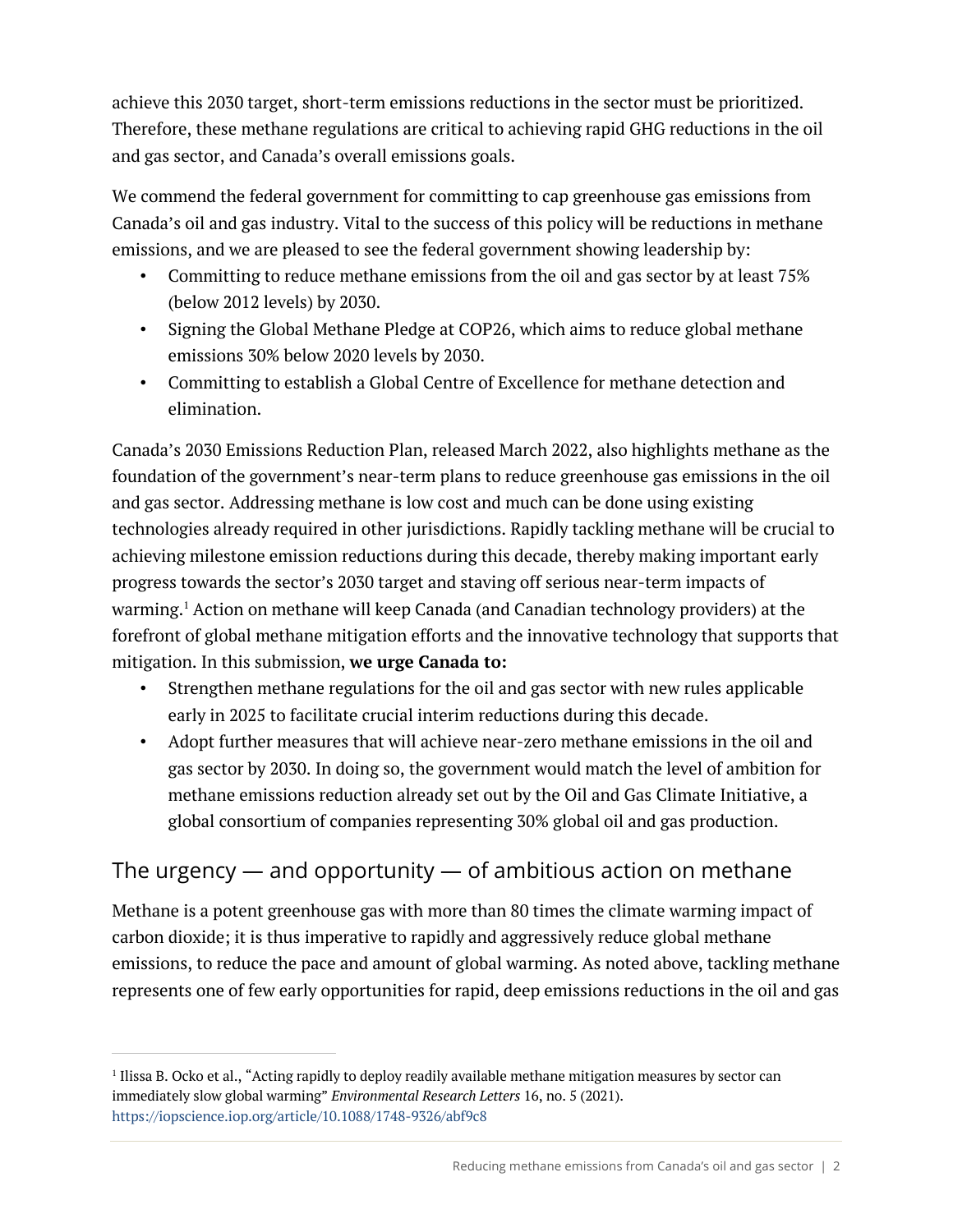sector. While other mitigation actions will remain important to overall greenhouse gas emissions reductions in the oil and gas sector for 2030, they are not practicable to achieve the rapid and deep cuts to emissions by mid-decade. Reducing methane emissions generated by oil and gas production is one of the most cost-effective and feasible measures to rapid greenhouse gas reductions in the near term. Methane is one of the industry's principal products, and mitigating emissions typically means implementing measures that essentially keep methane 'in the pipe' rather than letting it escape.

Addressing methane emissions in the oil and gas sector is more essential than ever. The latest IPCC Assessment Report emphasizes that, in order to keep global warming to 1.5 degrees, global greenhouse gas emissions should peak by 2025, and total economy wide methane emissions should be reduced by a third from 2019 levels by 2030. Yet the global trend is currently in the wrong direction: measurements of atmospheric methane concentrations show that both 2020 and then 2021 set records for annual increases in methane concentration.<sup>2</sup>

Canada's current standards on oil and gas sector methane emissions are not in line with established best practices. The United States Environmental Protection Agency (EPA) has proposed draft regulations that will be well ahead of Canada's regulations. Additionally, several U.S. states already have regulations in force that go well beyond Canadian standards, and in some cases, well beyond the EPA's proposed standards. Given the urgency of reducing methane emissions and the importance of showing progress within the oil and gas sector towards its 2030 target, Canada must move rapidly and update its regulations to align with these established regulatory approaches.

Canada must also move further in reducing harmful methane emissions. The Oil and Gas Climate Initiative, a group of the twelve major global oil and gas companies, has pledged to **achieve near-zero methane emissions** by 2030.<sup>3</sup> This should be the goal of the Canadian government as well, to maintain global leadership, and ensure that its oil and gas sector can meet its 2030 target.

<sup>2</sup> National Oceanic and Atmospheric Administration, "Increase in atmospheric methane set another record during 2021," news release, April 7, 2022. https://www.noaa.gov/news-release/increase-in-atmospheric-methane-setanother-record-during-2021

<sup>3</sup> Oil and Gas Climate Initiative, "OGCI members aim for zero methane emissions from oil and gas operations by 2030," March 8, 2022. https://www.ogci.com/ogci-members-aim-to-eliminate-methane-emissions-from-oil-andgas-operations-around-2030/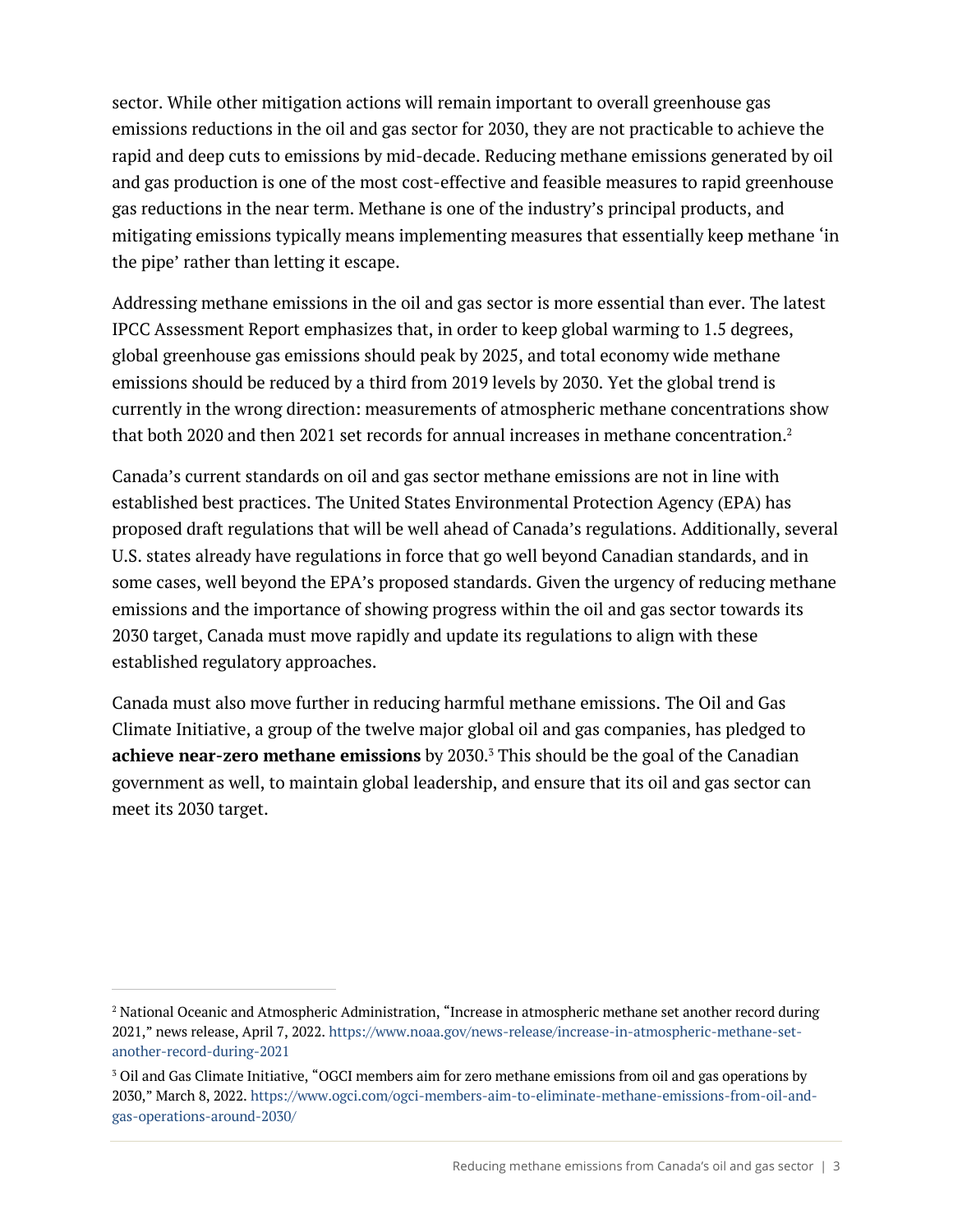# Recommendations

# 1. Set stronger standards for 2025

We recommend that the federal government implement stronger regulations that come into force in 2025 to ensure that the oil and gas industry rapidly utilizes available, established technology and practices to reduce harmful methane pollution. In doing so, the government will help to ensure interim emissions reductions take place in this decade, thereby facilitating early progress towards the sector's 2030 target under the oil and gas cap.

This strengthening of regulations should include:

- stronger venting and flaring limits backed by robust measurement, monitoring, and reporting rules
- standards requiring that leak detection be carried out more frequently and at all industry sites, and using the full spectrum of technologies (i.e., ground-based oil and gas imaging, drones, towers and aerial screening) to ensure prompt detection of leaks
- replacement of venting, gas-driven pneumatic controllers and pumps with nonemitting alternatives.

Fast implementation of these measures is appropriate because they are proven, require only on-the-shelf technology, and are already in place elsewhere (as detailed below).

It is still likely that, under the current regulatory framework, Canada's 2025 methane reduction target will not be met. Numerous studies have consistently shown that methane emissions are as much as twice as high as current estimates.<sup>4, 5, 6, 7</sup> A recent study in British Columbia conducted by the B.C. Methane Emissions Research Collaborative (MERC) shows that most of the extra emissions come from storage tanks, compressors and unlit flares, which account for more than half of all methane emissions in the sector.<sup>8</sup> These additional sources of emissions

<sup>4</sup> K. MacKay et al., "Methane emissions from upstream oil and gas production in Canada are underestimated," *Scientific Reports* 11, 8041 (2021). https://doi.org/10.1038/s41598-021-87610-3

<sup>5</sup> M.R. Johnson, D.R. Tyner, S. Conley, S. Schwietzke, and D. Zavala-Araiza, "Comparisons of Airborne Measurements and Inventory Estimates of Methane Emissions in the Alberta Upstream Oil and Gas Sector," *Environmental Science and Technology* 5, no. 21 (2021). https://doi.org/10.1021/acs.est.7b03525

<sup>6</sup> D. Zavala-Araiza et al., "Methane emissions from oil and gas production sites in Alberta, Canada," *Elementa: Science of the Anthropocene* (2018) 6:27. https://doi.org/10.1525/elementa.284

<sup>7</sup> E. Chan, D.E. Worthy et al. "Eight-Year Estimates of Methane Emissions from Oil and Gas Operations in Western Canada Are Nearly Twice Those Reported in Inventories," *Environmental Science and Technology* 54, no. 23 (2020). https://doi.org/10.1021/acs.est.0c04117

<sup>8</sup> David Tyner and Matthew Johnson. "Where the Methane Is—Insights from Novel Airborne LiDAR Measurements Combined with Ground Survey Data," *Environmental Science and Technology* 55, no. 14 (2021). https://pubs.acs.org/doi/10.1021/acs.est.1c01572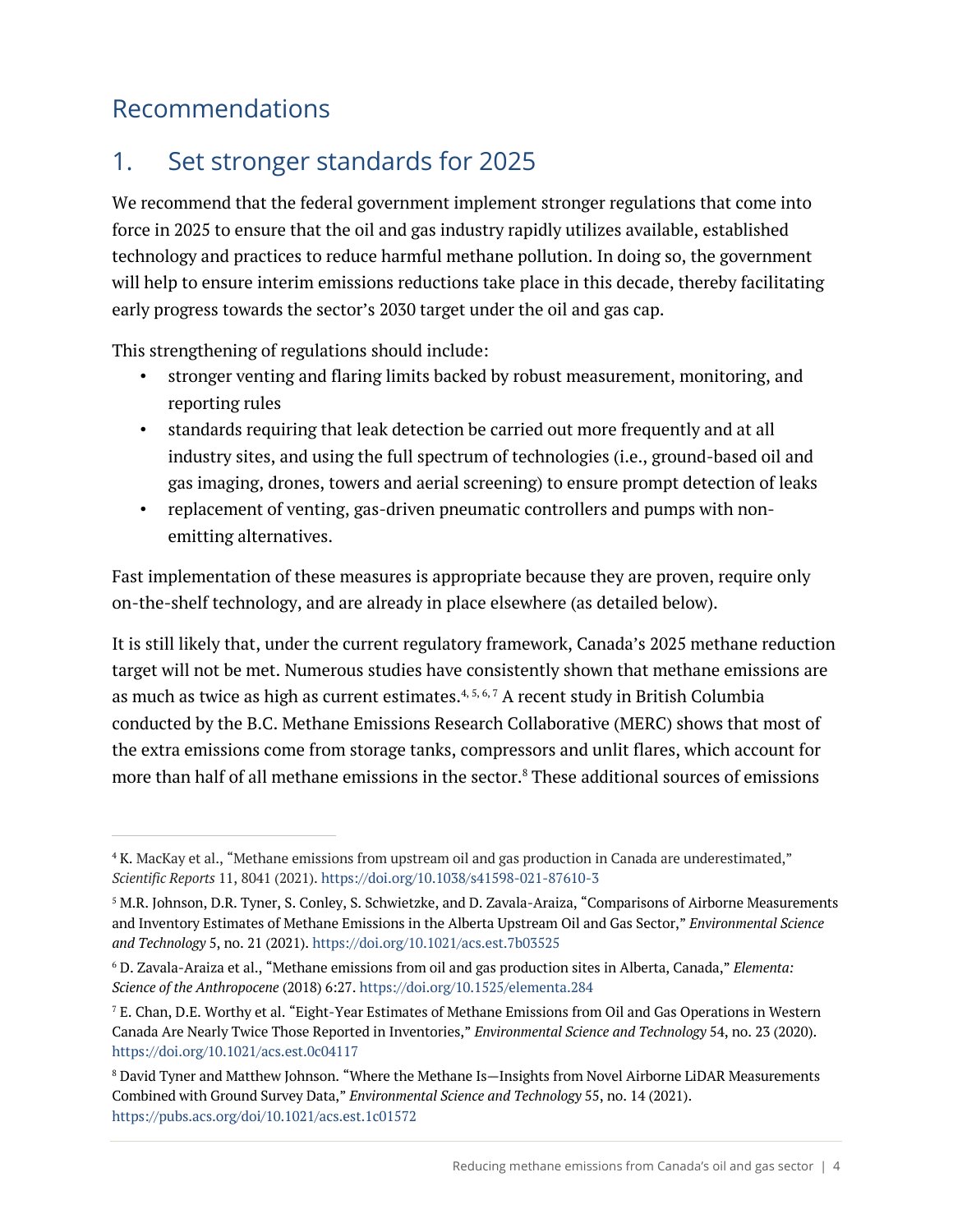are not captured in Canada's National Inventory Report and are not effectively managed by current provincial regulations.

These emissions were present in the baseline year (2012). The addition of this substantial set of emissions to the baseline inventory — coupled with the fact that these sources are not effectively addressed by the current provincial regulations — indicates that Canada will fall short of its 2025 target, unless changes to the regulatory framework are introduced.

## 1.1 Stronger venting and flaring limits

The practice of venting is responsible for a significant amount of Canada's methane emissions, and studies consistently show that vented emissions are underreported.<sup>9</sup> One 2017 field study in Alberta found that emissions from venting in the province could be up to 2.5 times higher than reported.10 Mitigating emissions from venting and flaring is also especially low-cost, with costs well below the federal carbon price (no more than \$11/t  $CO<sub>2</sub>e$ ).<sup>11</sup> A 2019 study from the Canadian Energy Research Institute (CERI) shows that venting can be mitigated for less, under  $$5/t$  CO<sub>2</sub>e.

A recent study in British Columbia found that 23% of methane emissions in the province resulted from unlit flares.<sup>12</sup> This indicates that flares should be inspected frequently for flameouts and equipped with auto ignitors.

Finally, we note that Canada is a signatory to the World Bank's *Zero Routine Flaring by 2030* initiative and should align venting and flaring regulations to achieve this commitment.<sup>13</sup>

#### 1.1.1 Stronger performance standards

Some North American jurisdictions have already implemented or proposed ambitious limits on venting and flaring of associated/casinghead gas and venting from storage vessels:

• **Alberta (Peace River region):** routine venting of solution gas is not allowed, nonroutine flaring is limited to 3% of total annual gas production volumes, and

<sup>9</sup> MacKay, "Methane emissions from upstream oil and gas production in Canada are underestimated."

<sup>&</sup>lt;sup>10</sup> Johnson, "Comparisons of Airborne Measurements and Inventory Estimates of Methane Emissions in the Alberta Upstream Oil and Gas Sector."

<sup>&</sup>lt;sup>11</sup> David Tyner and Matthew Johnson. "A Techno-Economic Analysis of Methane Mitigation Potential from Reported Venting at Oil Production Sites in Alberta," *Environmental Science and Technology* 52, no. 2 (2018). https://doi.org/10.1021/acs.est.8b01345

<sup>&</sup>lt;sup>12</sup> Tyner, "Where the Methane Is."

<sup>13</sup> World Bank, "Zero Routine Flaring by 2030." https://www.worldbank.org/en/programs/zero-routine-flaring-by-2030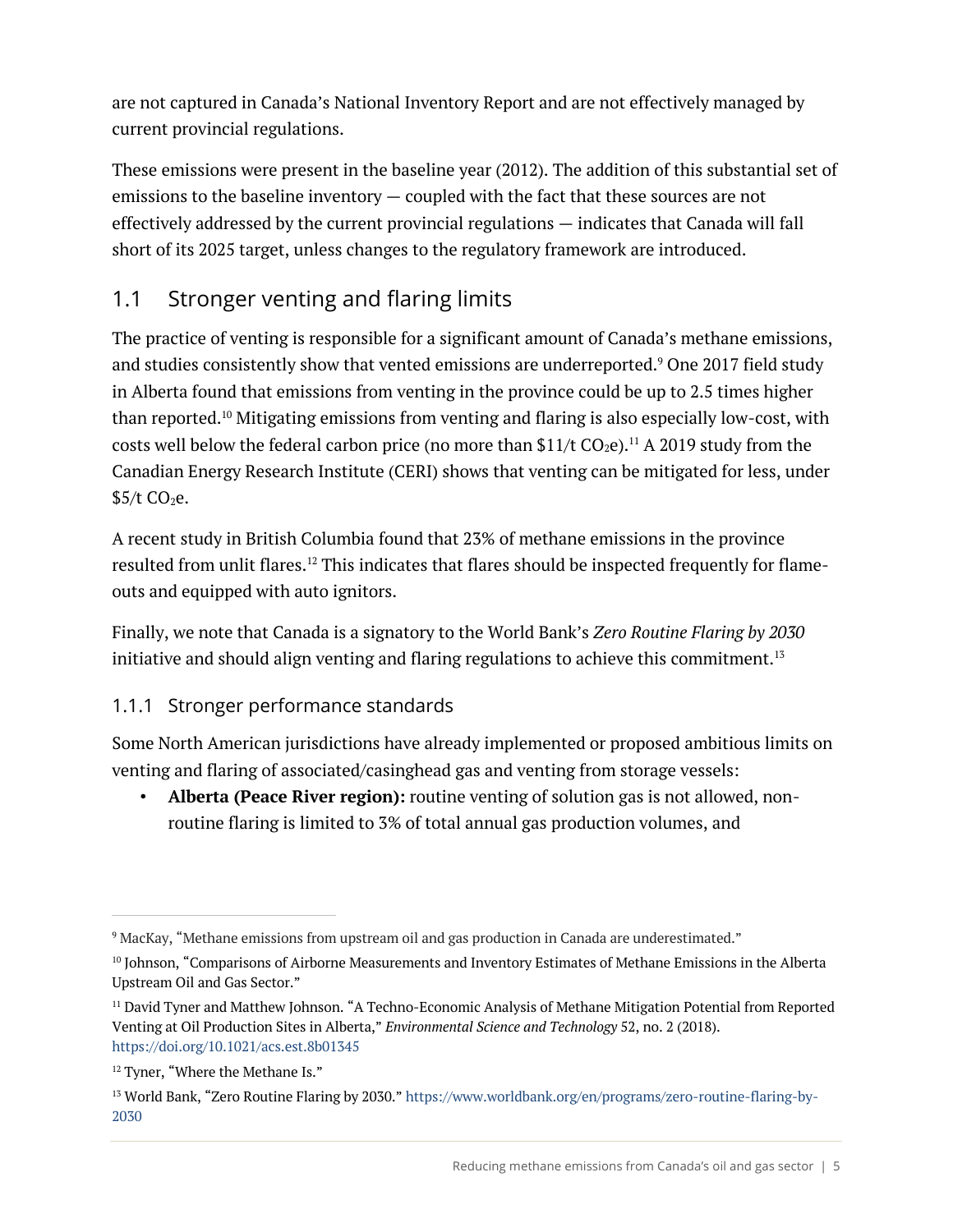conservation rates at heavy oil and bitumen wells and facilities must exceed 95%.14 For comparison, the average conservation rate at all non-thermal operations in Alberta in 2020 was only 89%.15

- **U.S. EPA:** recently proposed the prohibition of routine venting of associated gas at all wells. Additionally, since 2011, the EPA has required that all new tanks with volatile organic compounds (VOC) emissions in excess of 6 short tons<sup>16</sup> per year (TPY) reduce these emissions by 95%. (EPA estimates that typically, a tank emitting 6 TPY of VOC is emitting less than 1.5 TPY of methane.) The EPA has proposed that existing storage tanks or tank batteries with a potential to emit of 20 TPY of methane must also reduce emissions by 95%. All pollution control equipment is subject to regular leak detection and repair (LDAR) inspection requirements.
- **Colorado:** prohibits routine venting or flaring of associated gas from all wells. Additionally, all new and existing tanks with actual uncontrolled emissions of 2 TPY of VOC (typically, about 0.5 tons of methane, according to U.S. EPA data) or greater are subject to a 95% emissions control limit. 98% control is required when a flare is used instead of vapor capture. Auto igniters are also required for any flare, to prevent flameouts (where the flame goes out and the methane is vented).
- **New Mexico:** prohibits routine venting and flaring of gas from wells. In addition, all new or modified tanks with the potential to emit 2 TPY of VOC upon start-up must reduce emissions by 95%. Existing tanks with a potential to emit 3 TPY of VOC located at multi-tank batteries, as well as existing tanks with a potential to emit 4 TPY of VOCs at single tank batteries, must also reduce emissions by 95%. For all tanks, combustion control devices, if used, must have a minimum design combustion efficiency of 98%.

#### **As a first step towards eliminating venting and flaring by 2030, we recommend that Canada implement these best practices in 2025:**

• Eliminate routine venting and flaring<sup>17</sup> of associated/solution/casinghead gas at all wells. This will align with existing best practices in other jurisdictions including the Peace River region of Alberta (as outlined above) and conform with Canada's international commitments.

<sup>15</sup> Alberta Energy Regulator, *Upstream Petroleum Industry Emissions Report* (2022). https://static.aer.ca/prd/documents/sts/ST60B-2021.pdf

<sup>14</sup> Alberta Energy Regulator, *Directive 084: Requirements for Hydrocarbon Emission Controls and Gas Conservation in the Peace River Area* (2018). https://static.aer.ca/prd/documents/directives/Directive084.pdf

 $16$  1 U.S. short ton = 0.907 metric ton. Since U.S. emission standards are expressed in short tons, we retain that unit here, so the terms "tons" and "tons per year" or "TPY" refer to U.S. short tons.

 $17$  Routine venting and flaring is done at a well in the absence of a gathering line or sufficient takeaway capacity.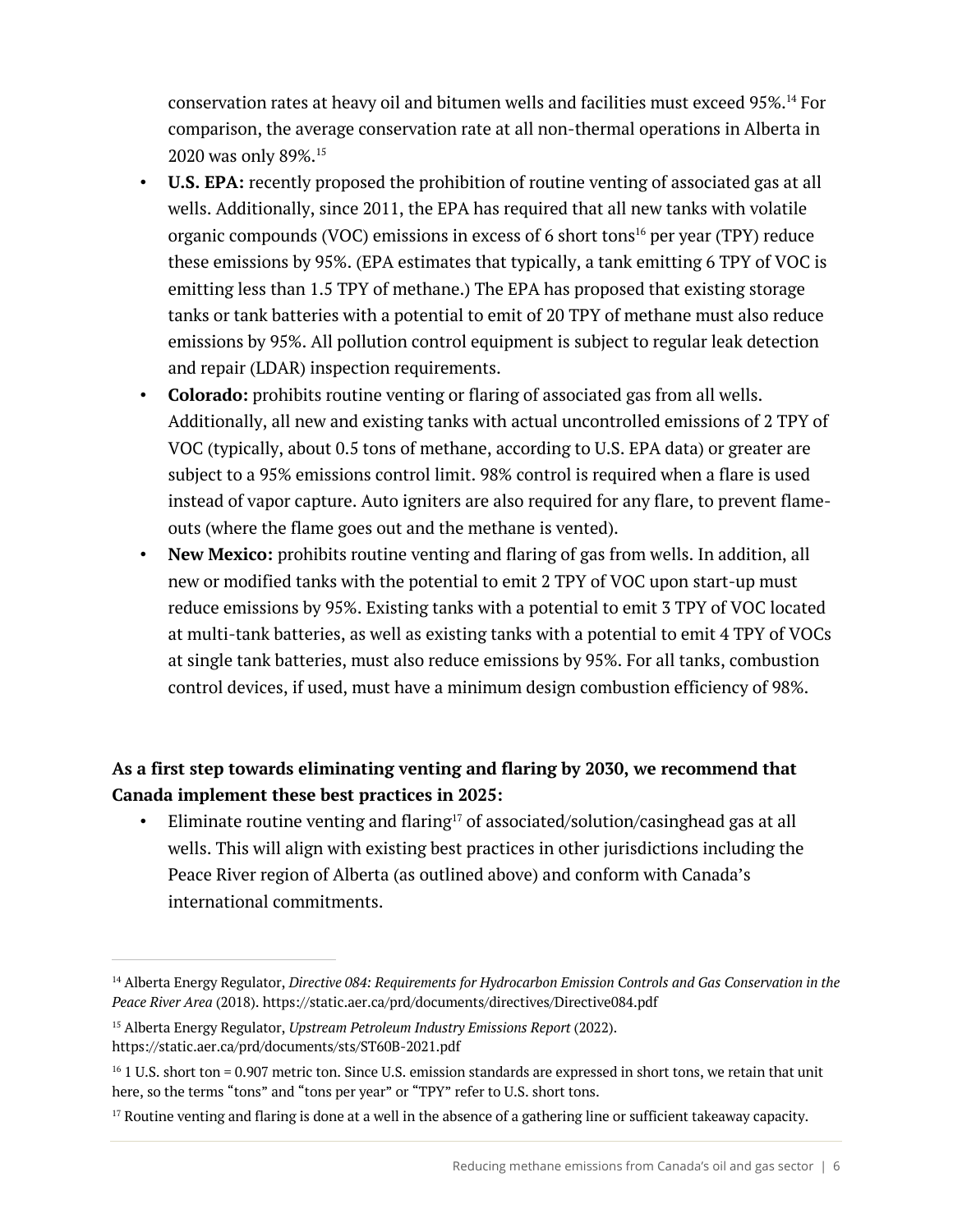- Implement standards limiting venting from storage tanks, in line with standards for Colorado and New Mexico.
- Design standards to require or incentivize operators to capture rather than combust methane from tanks, unless doing so is infeasible. <sup>18</sup> We recommend that operators should capture vented emissions, and either use the captured natural gas on-site as fuel or send it to a sales line. Where feasible, this should be adopted as a primary compliance mechanism. Only where operators demonstrate that capture and on-site use or sales are infeasible, should destruction (with flares or combustion devices) be allowed. The benefits of capturing gas are multifold: reduced emissions of methane and other air pollutants, reduced wasted gas resulting in additional natural gas sales (increasing revenue for operators and royalties for governments), and alignment with Canada's commitment to the World Bank's *Zero Routine Flaring by 2030* initiative.
- Specify a 98% destruction and removal efficiency (DRE) for all combustors and flares, and require auto-igniters at all flares.

#### 1.1.2 More accurate emissions measurement

For any venting sources that are not eliminated through the above regulatory changes, better measurement should be required to improve the accuracy of vented amounts. The most straightforward way to achieve this is to require operators to measure (rather than estimate) gas production and vented volumes. Current reporting protocols require infrequent testing of the gas-to-oil ratio (GOR) at facilities which is then used to report production estimates, with vented volumes calculated from production estimates. However, data from Alberta demonstrates that gas production is highly variable.<sup>19</sup> Accordingly, GOR measurements can vary significantly depending on when the GOR test is carried out.

To address this problem, we suggest operators be required to directly measure, rather than estimate, all vented or flared gas volumes.

## 1.2 Stronger leak detection and repair (LDAR) requirements

Leaks and other unintended emissions which arise due to upset conditions or malfunctions are a significant source of methane emissions at oil and gas facilities. Numerous studies utilizing direct measurements show that equipment leaks are unpredictable, mutable, and

<sup>&</sup>lt;sup>18</sup> For example, the California Air Resources Board requires separators and tank systems with an annual emission rate of >10 metric tons/year of methane to control emissions from the separator and tank system and uncontrolled gauge tanks located upstream of the separator and tank system with the use of a vapor collection system (CARB: 17 C.C.R. Section 95668.(a)(6),(7)).

<sup>19</sup> J. R. Roscioli, et al., "Characterization of Methane Emissions from Cold Heavy Oil Production with Sands (CHOPS) Facilities," *Journal of the Air and Waste Management Association* 68, no.7 (1995). http://dx.doi.org/10.1080/10962247.2018.1436096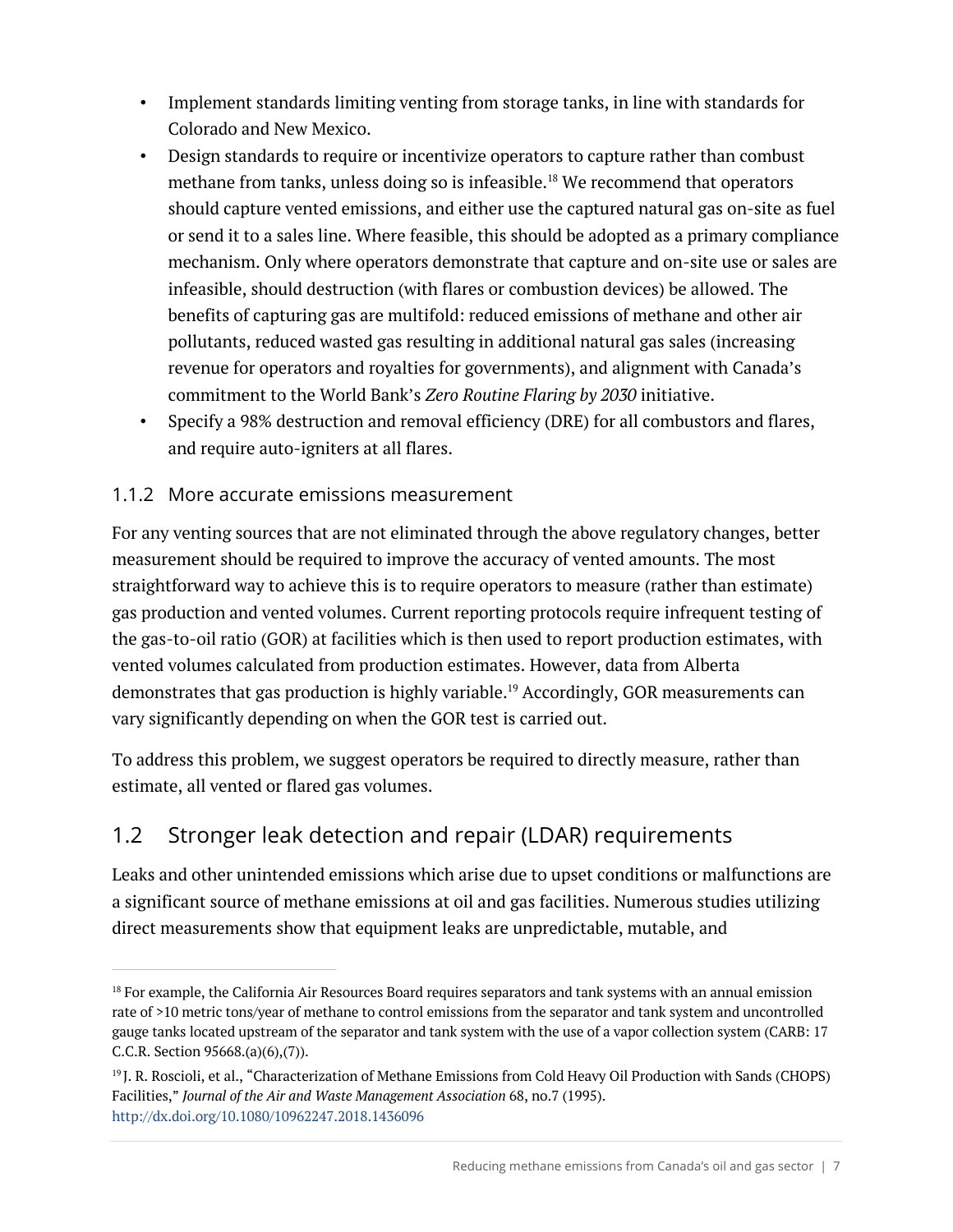heterogeneous. This points to the need for frequent inspections to identify and repair leaking or malfunctioning equipment.

There is evidence that these emissions are concentrated, with a small percentage of sources accounting for a large portion of emissions. One study conducted in and around Red Deer, Alberta found that 20% of the oil and gas facilities measured were responsible for 74–79% of total methane emissions. <sup>20</sup> This is consistent with studies conducted in different basins in the U.S., $^{\rm 21}$  and demonstrates the need for frequent leak detection and repair. $^{\rm 22}$ 

These unintended emissions are difficult to predict. Several studies have investigated the relationship between well characteristics/configurations and large unintended emissions, finding they are only weakly related. <sup>23</sup> A 2016 helicopter study of the southwest Pennsylvania region of the Marcellus Basin found that these events occur randomly and are not closely correlated with specific characteristics of well pads (age, production type, well count). $^{24}$  A recent survey of wells in southern Alberta noted that emissions volumes were not proportional to levels of production, indicating that both high- and low-producing wells need to be surveyed frequently. 25

One of the reasons cited for limiting LDAR requirements to three times per year is to account for operational difficulties in the winter months. However, LDAR data from the B.C. Oil and Gas Commission shows that LDAR was conducted at oil and gas facilities in the winter. <sup>26</sup> There do not appear to be persistent access issues in wintertime, both in Canada (Alberta's Directive 055 requires monthly visual inspections of tanks) and in other jurisdictions with challenging winter conditions like Colorado (which requires quarterly or monthly inspections depending on facility size) or Wyoming (which requires quarterly inspections of well sites with a potential to emit 4 TPY of VOC in the Upper Green River Basin).

<sup>20</sup> Zavala-Araiza "Methane emissions from oil and gas production sites in Alberta, Canada."

<sup>&</sup>lt;sup>21</sup> Harriss, et al. "Using Multi-Scale Measurements to Improve Methane Emissions Estimates from Oil and Gas Operations in the Barnett Shale, Texas: Campaign Summary," *Environmental Science and Technology* 49 (2015). https://doi.org/10.1021/acs.est.5b02305

<sup>22</sup> D. Cusworth et al. "Intermittency of large emitters in the Permian Basin," *Environmental Science and Technology Letters* 8, no. 7 (2021). https://doi.org/10.1021/acs.estlett.1c00173

<sup>&</sup>lt;sup>23</sup> D.R. Lyon et al., "Constructing a Spatially Resolved Methane Emission Inventory for the Barnett Shale Region," *Environmental Science and Technology*, 49, no. 13 (2015). https://doi.org/10.1021/es506359c

<sup>&</sup>lt;sup>24</sup> D.R. Lyon et al., "Aerial Surveys of Elevated Hydrocarbon Emissions from Oil and Gas Production Sites," *Environmental Science and Technology* 50, no. 9 (2016). https://doi.org/10.1021/acs.est.6b00705

<sup>25</sup> Arvind P Ravikumar et al*.* "Repeated leak detection and repair surveys reduce methane emissions over scale of years" *Environ. Res. Lett.* **15** 034029 (2020)

<sup>&</sup>lt;sup>26</sup> B.C. Oil and Gas Commission, "Leak, Detection and Repair Data for Wells and Facilities [BCOGC-87988]." https://www.bcogc.ca/data-reports/data-centre/?category=2772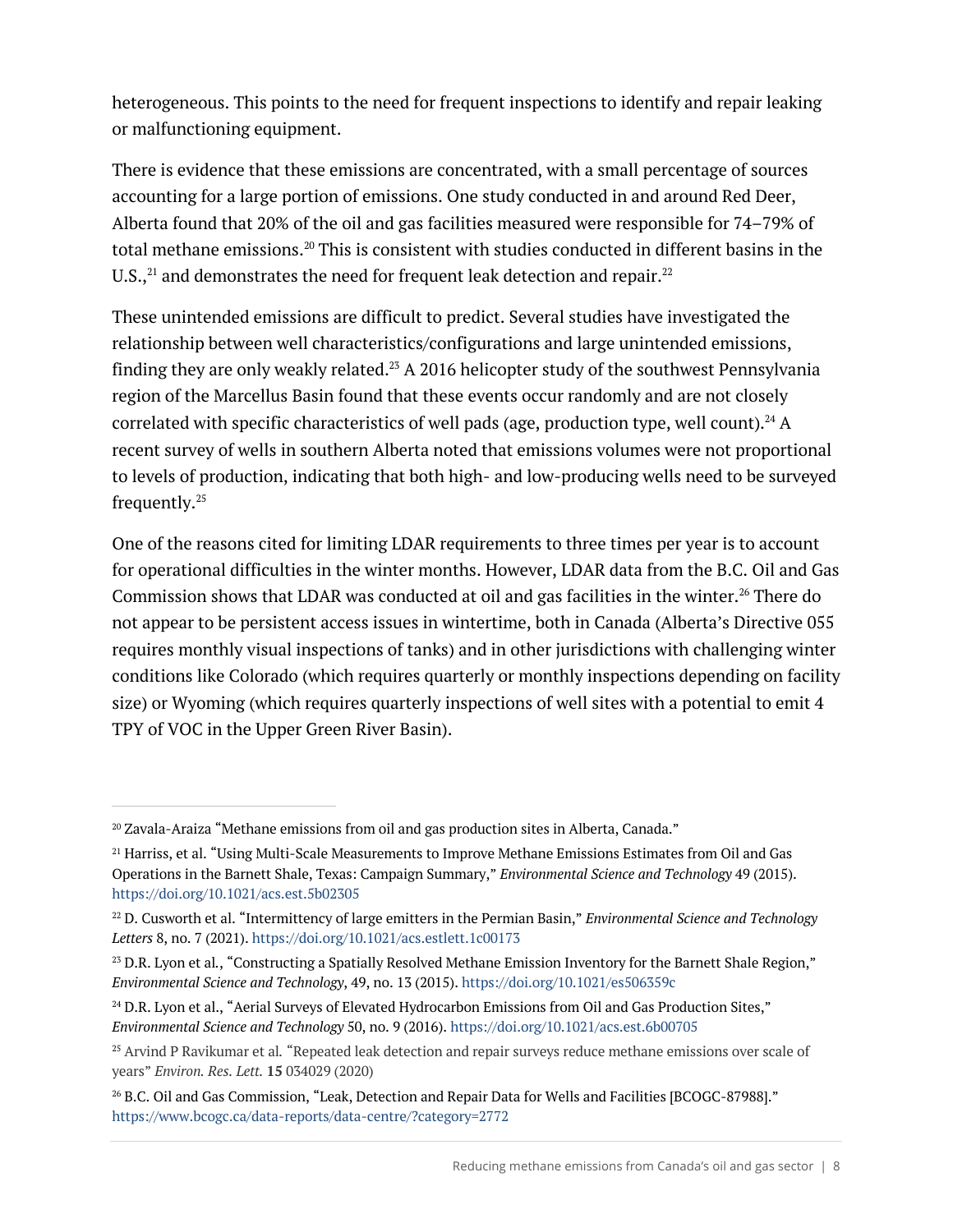A recent study in British Columbia found that 23% of methane emissions in the province resulted from unlit flares.<sup>27</sup> This indicates that flares should be inspected frequently for flameouts and equipped with auto ignitors.

## 1.2.1 Comprehensive and frequent LDAR

Regular inspections with modern detection instruments  $-$  such as optical gas imaging (OGI) cameras  $-$  is the best way to minimize emissions from these sources. Recognizing this, many jurisdictions now require frequent LDAR inspections at most or all sites:

- **Alberta (Peace River region):** operators are required to conduct monthly LDAR surveys at high-risk sources which include storage tanks, flare ignitors/pilots, and compressor seals, and must quantify all leaks that are not repaired within 24 hours.<sup>28</sup>
- **Colorado:** requires existing sites to be surveyed at various frequencies, but all new sites are inspected monthly.
- **California**: requires quarterly inspections of all well sites, gathering and boosting compressor stations, and transmission compressor stations.
- **New Mexico:** requires regular inspections for all well sites, including quarterly inspections for all well sites with calculated potential annual emissions of 5 TPY of VOCs or more. Compressor stations with potential VOC emissions of 25 TPY or more must also conduct quarterly inspections.
- **U.S. EPA:** has proposed quarterly inspections for well sites with estimated annual emissions of 3 TPY or more of methane.

Due to the unpredictability and mutable nature of equipment leaks, **we recommend that LDAR inspections should conducted at least quarterly at most facilities, and monthly at larger facilities** (an increase from three times annually in the federal regulation).

## 1.2.2 Shift towards measurement-based LDAR

We recommend facilitating the implementation of emerging technologies for LDAR, including technologies that would allow inspection of many facilities over a wide area (for example from aircraft) by an independent party. It is essential that any such approach be strictly measurement-based, and sensitive enough to find small emissions sources. Natural Resources Canada's (NRCan) Centre for Excellence could help develop standards for measurement-based LDAR.

The federal government should also consider moving towards an independent, centralized, and national measurement-based LDAR program. This program could be housed in an arm's-length

<sup>&</sup>lt;sup>27</sup> Tyner, "Where the Methane Is."

<sup>28</sup> *Directive 084.*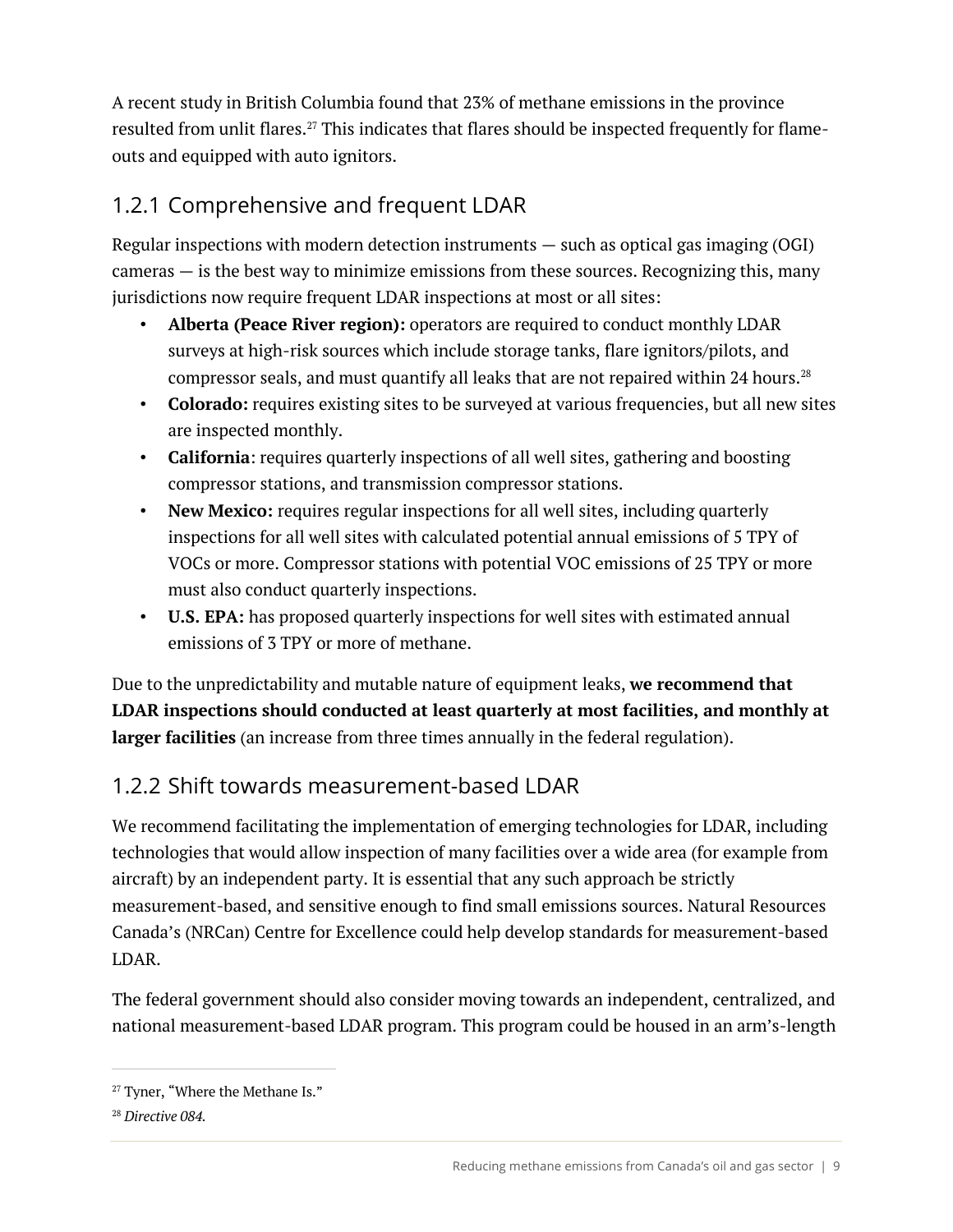organization such as an academic institution to ensure independence. Data from this program could fulfill the need for government and regulators to conduct regular inspections to ensure industry is compliant. Industry could also have an option to pay into the program and use it to conduct LDAR. This approach is efficient as it combines regulatory LDAR and compliance measures. It also addresses inequality concerns by making measurement-based LDAR more accessible to small companies that have fewer resources to manage and run LDAR programs and explore alternative technologies. A centralized program would also decrease costs of LDAR across the sector through economies of scale and could provide centralized LDAR data to many stakeholders including industry, regulators, governments, researchers, and the public.

The NRCan Centre for Excellence on methane could be used as a foundation for such a program, if there is a focus on emissions detection and measurement in the oil and gas sector. Such a program, funded by industry, would streamline data-gathering, verification, and compliance, as well as fulfill the Centre's mandate to improve methane detection and elimination.

## 1.3 No emissions from pneumatic equipment

Pneumatic controllers and pneumatic pumps are a significant source of methane pollution. Recent field studies in Alberta indicate that pneumatic controllers and pumps are responsible for about 20% of methane emissions. 29

There are a number of approaches that could eliminate, or essentially eliminate, methane and other emissions venting from pneumatic controllers. A 2016 study shows that cost-effective zero-bleed options exist for both new and existing pneumatic devices, even where grid power is not being used at the site; these options have been proven to work robustly in upstream oil and gas operations in Canada and more broadly in North America.30 A recent update to this report finds that new technologies have appeared on the market since 2016, while implementation barriers have lowered for some of the more established technologies that were described in the 2016 report. The update finds that "zero-emission controllers are very relevant for reducing emissions from the oil and gas sector."<sup>31</sup>

A number of Canadian and U.S. jurisdictions have standards in place requiring zero-bleed pneumatic devices and pumps at new and existing facilities. Similarly, U.S. EPA has proposed

<sup>&</sup>lt;sup>29</sup> Tyner, "Where the Methane Is."

<sup>30</sup> Carbon Limits, *Zero Emission Technologies for Pneumatic Controllers in the USA: Applicability and cost effectiveness* (2016), 3-4. https://www.catf.us/resource/zero-emission-technologies-for-pneumatic-controllers-usa/

<sup>31</sup> Carbon Limits, *Zero Emission Technologies for Pneumatic Controllers in the USA: Updated applicability and cost effectiveness* (2021), ii. https://www.catf.us/resource/zero-emission-technologies-for-pneumatic-controllers-in-theusa/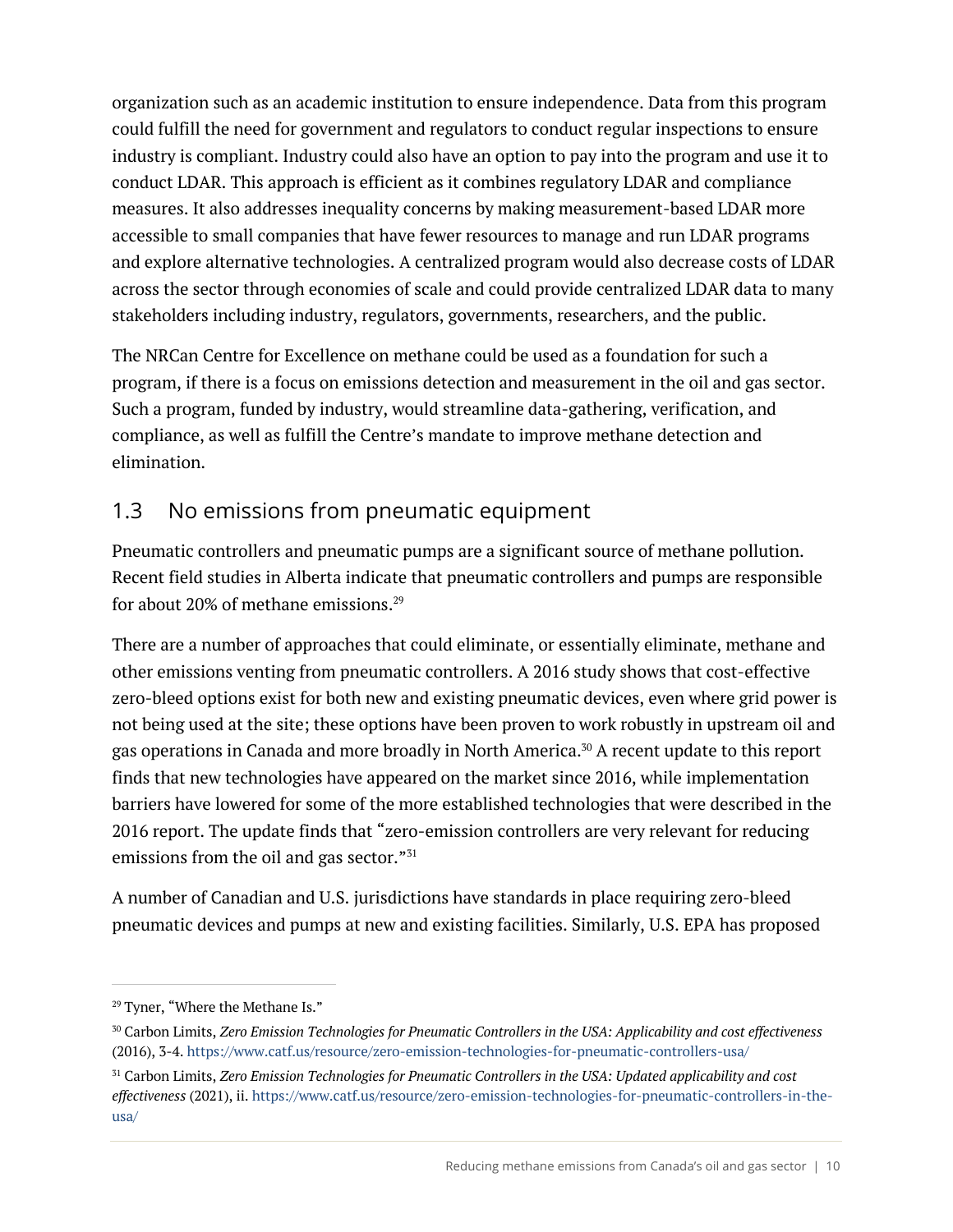standards that would require non-emitting controllers at all new and existing well sites and compressor stations in the U.S.:

- **British Columbia:** requires all new pneumatic controllers and pumps to be zero bleed, and required retrofit of existing controllers at all large compressor stations to eliminate emissions by the beginning of 2022.
- **Colorado:** has prohibited the use of venting gas-driven controllers at new sites since May 2021, and also requires operators to retrofit a portion of their fleet of venting gasdriven controllers to eliminate emissions. Operators were required to convert a certain portion of their facilities or controllers by May of this year, and must complete additional conversion by May 2023.
- **New Mexico:** has very recently promulgated rules which will prohibit the use of venting gas-driven controllers, and will also require operators to phase out existing gas-driven controllers over a period of several years.

Numerous technologies are available for retrofitting sites to eliminate venting controllers. Two Canadian examples are Westgen Technologies' EPOD and Calscan's Bear solar-ready electric actuators and fail-safe power and controller systems. <sup>32</sup> Technologies like this allow replacement of venting gas-driven controllers at all sites, including small off-grid locations, making it feasible to eliminate the use of wasteful, polluting venting controllers.

#### **We recommend that ECCC require all new and existing pneumatic devices and pumps to be zero-bleed starting in 2025.**

## 1.4 More detailed emissions reporting

To ensure transparency and evaluate compliance, regulations need to be underpinned by a comprehensive reporting framework. Federal regulations do not currently require any reporting of methane emissions, only record keeping.

The U.S. EPA requires comprehensive annual reporting of methane emissions from applicable facilities at a detailed source level in the Greenhouse Gas Reporting Program (GHGRP). Another example is B.C., which requires detailed reporting and quantification of all leaks by source

We recommend that Canada adopt detailed source-level reporting similar to GHGRP, and that the data be made publicly available to give stakeholders confidence that rules are being followed. A further advantage of eliminating some sources of emissions, such as venting or

<sup>32</sup> Westgen Technologies, "EPOD AP Series." https://westgentech.com/epod-lineup/

Calscan Solutions, "Bear Electric Actuators." http://www.calscan.net/products\_bearfamily.html#bear\_actuators Calscan Solutions, "Bear Fail Safe System." http://www.calscan.net/solutions\_BearFailSafe.html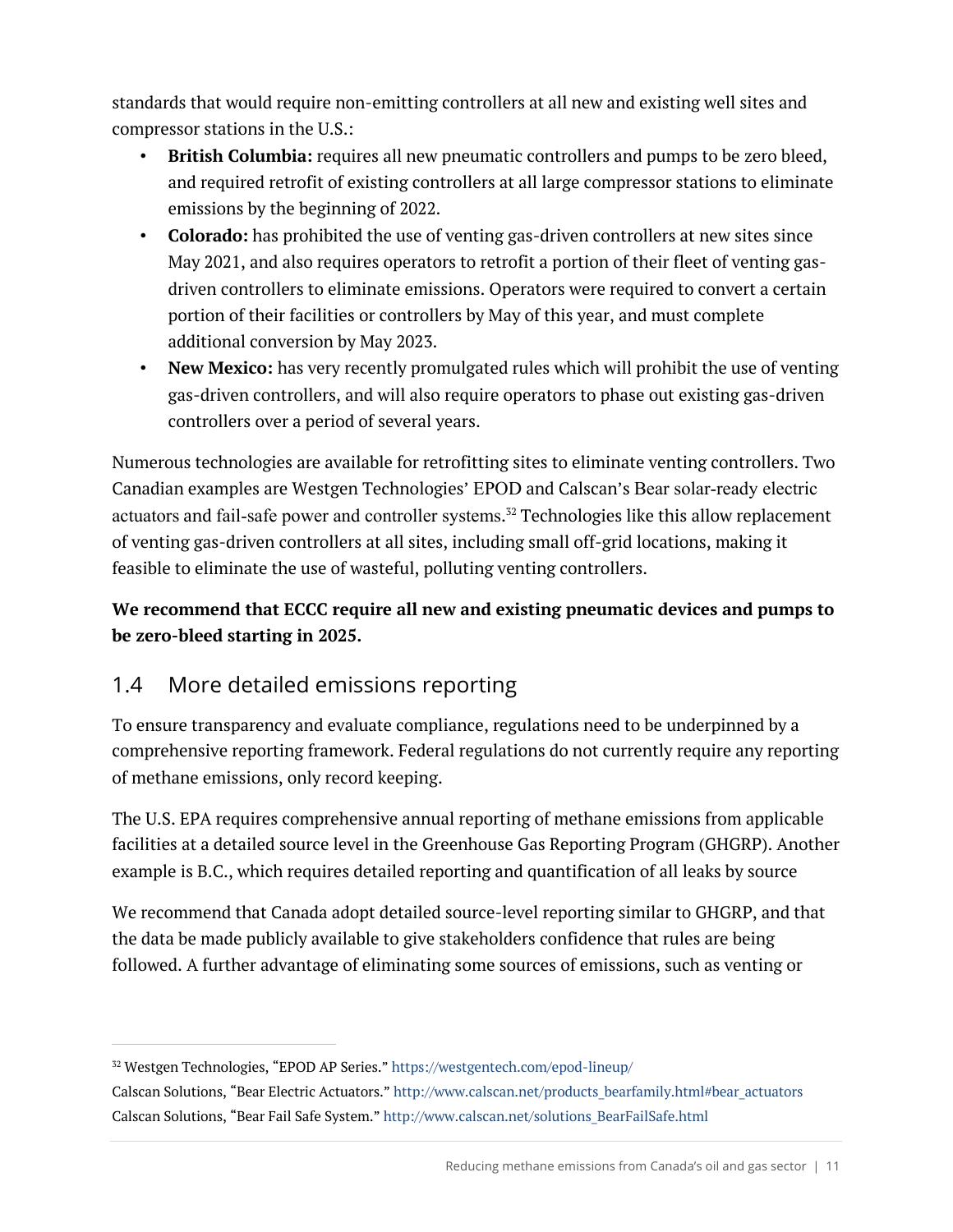flaring, is that this will reduce the number of sources that operators would need to report. The following sources should be included in this reporting framework:

- Leaks
- Atmospheric storage tanks (solution/associated gas)
- Pneumatic devices
- Pneumatic pumps
- Reciprocating compressors packing vents
- Centrifugal compressor seal vents
- Casing gas vents (solution/associated gas)
- Well completions and testing
- Equipment/piping blowdowns
- Liquids unloading
- Dehydrator still column vents
- Compressor engine starters
- Surface casing vent/gas migration

We also recommend strict penalties for not following reporting guidelines, as is common in some U.S. states including New Mexico, which imposed quarterly reporting requirements in its 2021 emissions regulations.

# 2. Reduce oil and gas methane to near-zero levels by 2030

The regulatory strengthening discussed above would deliver significant near-term reductions in methane emissions in the oil and gas sector. These near-term reductions will be crucial to reduce the harm caused by methane emissions and demonstrate that Canada is on pace to meets its commitments to reduce methane pollution and overall greenhouse gas pollution from oil and gas. However, there is still room to go further, and set a pathway to near-zero methane emissions in the oil and gas sector by 2030. Doing so is essential to protect our climate and achieving a declining cap in oil and gas emissions.

The Oil and Gas Climate Initiative has already announced its goal of near-zero emissions by 2030. Given the urgent need to drastically reduce global methane emissions, Canadian federal policy should match this level of ambition from industry. It is also our view that near-zero methane emissions by 2030 will be needed to meet the overall 2030 target for oil and gas sector.

Achieving this may require standards that move beyond the work practice and equipmentbased regulatory approach that federal regulations have used to date. It will be valuable for Canada to consider a number of these approaches, such as:

- Overall emissions limits for facilities by facility and production type
- Taxing methane within the framework of Canada's carbon pricing system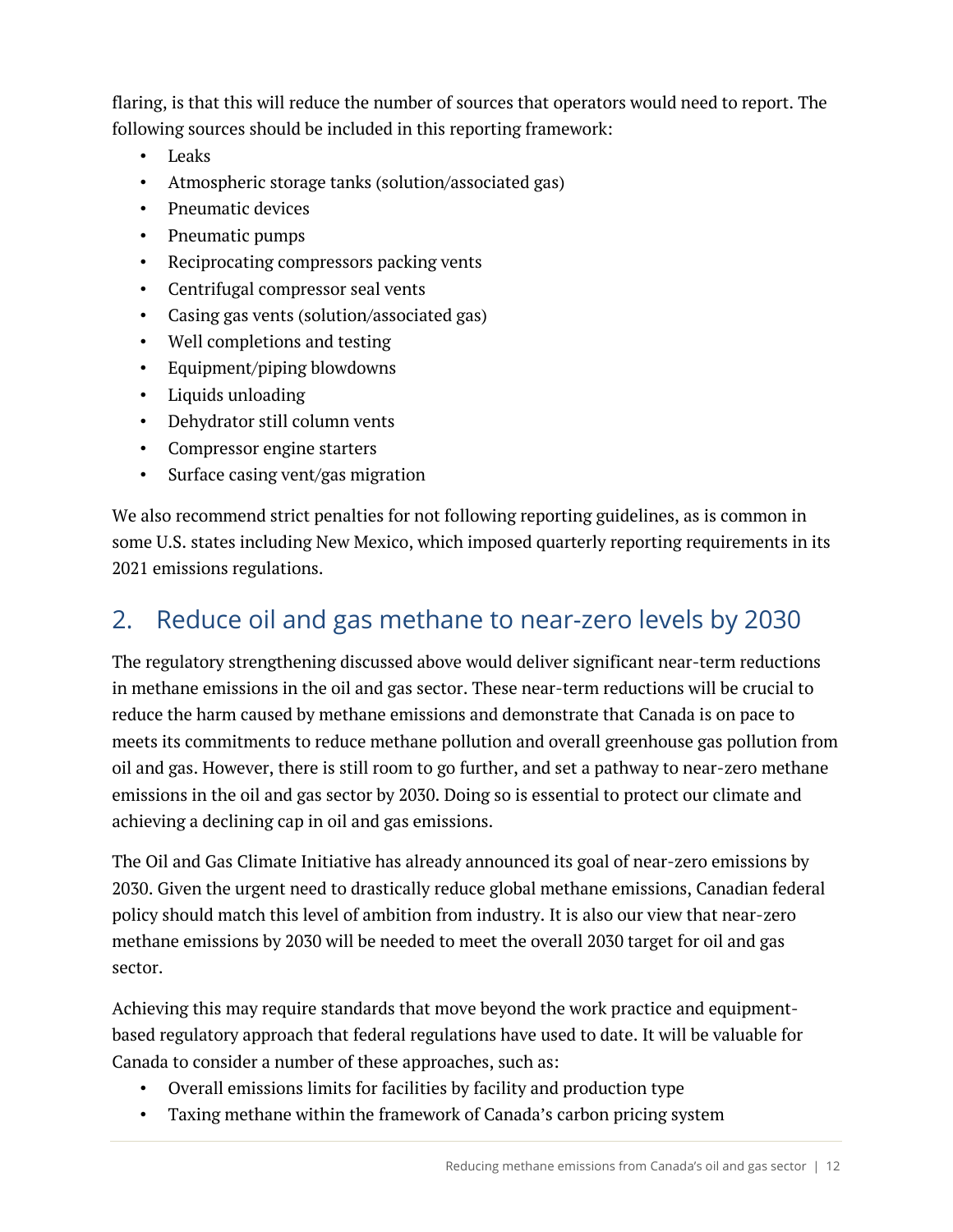• A combined approach that requires operators to pay a fee or tax per ton of methane emitted above a threshold

We believe that these approaches (or a combination) have the potential to achieve considerable emissions reductions, as long as any such regulations adhere to the following criteria:

- Any standards based on overall emission limits or emissions fees/taxes must be **additional to current and forthcoming** work practice and equipment-based standards, rather than a replacement for those standards. The work practice and equipment-based standards are important because they require a minimum level of emissions control for all sites and are more clearly enforceable.
- Implementation of any **standards** based on overall emission limits or emissions fees/taxes must be **built upon direct measurement** of emissions from sites, not emissions-factor based inventory calculations (due to the aforementioned inaccuracy of current inventory estimates).
- Standards based on overall emission limits or emissions fees/taxes must be stringent. Emissions limits must ramp down over time, bringing operators to near-zero emissions as rapidly as possible. Fees must be at least as high as Canada's carbon price, which is set to reach \$170/t  $CO<sub>2</sub>e$  by 2030, or \$4,250/t  $CH<sub>4</sub>$  using a global warming potential of 25. We note that this price is in line with estimates for the social cost of methane, when that cost combines both damages from methane's climate-warming impacts and damages from methane's (non-climate) impacts on air quality.<sup>33</sup>

While a standardized direct measurement protocol is yet to be widely accepted, there are several leading examples that should be examined:

- **The Oil and Gas Methane Partnership 2.0 Framework** (OGMP 2.0) gives guidelines on moving from estimates using generic emission factors (level III), to specific emission and activity factors (level IV), and finally to including site-level measurement to reconcile estimates (level V). OGMP 2.0 typically allows firms three years from joining the partnership to move to level IV or level V.
- **EU methane regulations**, currently in the draft stage, are slightly more ambitious on timelines. Within one year of implementation, firms are obliged to report site-level estimates using emission factors (aligned with OGMP 2.0 level III). Within two years, firms must submit direct source-level emissions, and within three years must deliver complementary site-level measurements.
- **GTI Veritas** is an initiative launched by the Gas Technology Institute (GTI) which is consulting with a wide range of technical experts with the aim of creating a standard approach for integrating measurements into methane emissions inventories. Veritas

<sup>33</sup> D.T. Shindell, J.S. Fuglestvedt, W.J. Collins, "The social cost of methane: theory and applications" *Faraday Discussions* 200 (2017). https://pubs.rsc.org/en/content/articlelanding/2017/FD/C7FD00009J